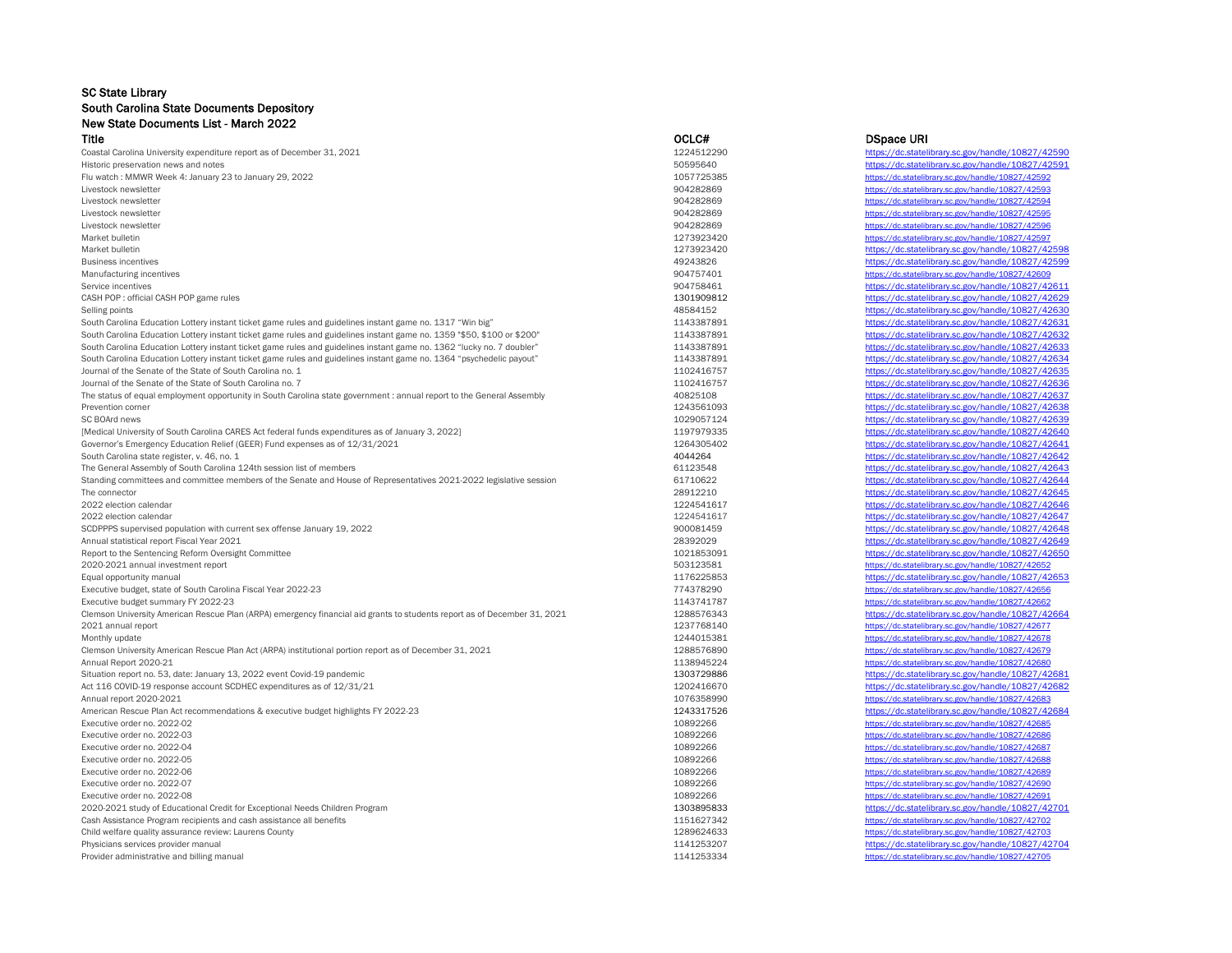| Legislative news                                                                                                                                             | 885340520  |
|--------------------------------------------------------------------------------------------------------------------------------------------------------------|------------|
| SC DMH patient advocacy report December 2021                                                                                                                 | 1249551581 |
| COVID-19 relief fund expenditures as of 12/31/2021                                                                                                           | 1202626035 |
| [Letter to the Honorable Harvey S. Peeler, Jr.]                                                                                                              | 1303724123 |
| [Letter to the Honorable G. Murrell Smith, Jr.]                                                                                                              | 1303726285 |
| 2021-2022 accountability manual for the annual school and district report card system for South Carolina public schools and school districts                 | 44422532   |
| State-funded full-day 4K annual report: FY 20-21 & 21-22                                                                                                     | 1143692816 |
| South Carolina statewide 2% accommodations tax collections                                                                                                   | 1159440580 |
| South Carolina statewide 5% admissions tax collections, November business / December tax returns                                                             | 1135758465 |
|                                                                                                                                                              |            |
| South Carolina statewide 5% admissions tax collections, December business / January tax returns                                                              | 1135758465 |
| South Carolina statewide lodging outlook report December 2021                                                                                                | 1112495952 |
| South Carolina statewide lodging outlook report January 2022                                                                                                 | 1112495952 |
| South Carolina Board of Economic Advisors monthly revenue monitor Fiscal Year 2021-22 July-December                                                          | 1227875764 |
| Revenue digest December 2021, FY 2021-22                                                                                                                     | 1227943070 |
| South Carolina general fund revenue : quarterly review October to December FY 2021-22                                                                        | 1288573809 |
| Tax expenditure report FY 2020-21 to FY 2022-23                                                                                                              | 1143693103 |
| Calendar year-to-date earnings & statistics for period ending December 31, 2021                                                                              | 1281184698 |
| CDC approved cruise operations protocol - port of call                                                                                                       | 1303895839 |
| CDC approved protocol for Carnival Cruise Lines embarkation and debarkation operations briefing                                                              | 1303909557 |
| Charleston carrier services February 2022                                                                                                                    | 1062362527 |
| Fiscal year-to-date earnings & statistics for period ending December 31, 2021                                                                                | 1281185022 |
|                                                                                                                                                              |            |
| TEU 13 month history                                                                                                                                         | 1293991426 |
| Bobwhite quail                                                                                                                                               | 1303911447 |
| CRRSA emergency assistance to non-public schools (EANS)                                                                                                      | 1273718235 |
| CRRSA emergency assistance to non-public schools (EANS)                                                                                                      | 1273718235 |
| CRRSA emergency assistance to non-public schools (EANS)                                                                                                      | 1273718235 |
| CRRSA emergency assistance to non-public schools (EANS)                                                                                                      | 1273718235 |
| Quarterly update                                                                                                                                             | 1112673155 |
| CARES elementary and secondary schools emergency relief funds                                                                                                | 1198376946 |
| CARES elementary and secondary schools emergency relief funds                                                                                                | 1198376946 |
| CARES elementary and secondary schools emergency relief funds                                                                                                | 1198376946 |
| CARES elementary and secondary schools emergency relief funds                                                                                                | 1198376946 |
| American Rescue Plan elementary and secondary schools emergency relief funds                                                                                 | 1286626788 |
|                                                                                                                                                              |            |
| American Rescue Plan elementary and secondary schools emergency relief funds                                                                                 | 1286626788 |
| American Rescue Plan elementary and secondary schools emergency relief funds                                                                                 | 1286626788 |
| American Rescue Plan elementary and secondary schools emergency relief funds                                                                                 | 1286626788 |
| Court surcharges & assessments retained distribution system surcharge/victims' services summary for the period ended 02/28/2022 gen                          |            |
| sessions/family courts                                                                                                                                       | 1029200246 |
| Court surcharges & assessments retained distribution system surcharge/victims' services summary for the period ended 02/28/2022 magistrate courts 1029200477 |            |
| Court surcharges & assessments retained distribution system surcharge/victims' services summary for the period ended 02/28/2022 municipal courts 1029199829  |            |
| A review of the S.C. Department of Health and Environmental Control Certificate of Need Program                                                              | 1303915282 |
| Civil rights : how you can help                                                                                                                              | 1303731016 |
| State funded school resource officer (SRO) program SFY 2022 2023 solicitation                                                                                | 1303915458 |
| Report on financial statements for the years ended June 30, 2021 and 2020                                                                                    | 1235781402 |
| Financial statements years ended June 30, 2021 and 2020                                                                                                      | 1014181022 |
| Consumer alert : no surprises act - what you need to know                                                                                                    | 1304260366 |
|                                                                                                                                                              |            |
| 2021 status report on the South Carolina coastal property insurance market                                                                                   | 1304260329 |
| Guide for auto dealers                                                                                                                                       | 1304261034 |
| 2020 homeowner association report executive summary                                                                                                          | 1304261118 |
| 2021 homeowner association report executive summary                                                                                                          | 1304261118 |
| [Strategic plan]                                                                                                                                             | 1304261250 |
| The economic contribution of tourism in South Carolina : 2020 tourism satellite account                                                                      | 1304261851 |
| [Impact data sheet]                                                                                                                                          | 1304262796 |
| Career preparation services standards                                                                                                                        | 1304262920 |
| Community services standards                                                                                                                                 | 1304262898 |
| Day activity services standards                                                                                                                              | 1304262780 |
| Independent accountant's report on applying agreed-upon procedures for the year ended June 30, 2021                                                          | 43598736   |
| Audited financial statements year ended June 30, 2021 with Independent Auditors' report                                                                      | 1066256552 |
| Familiar trees of South Carolina : a manual for tree study                                                                                                   | 12514819   |
| Cost-share rates : forest renewal program Southern pine beetle program FY 2020-21                                                                            | 1147971585 |
| Cost-share rates : forest renewal program Southern pine beetle program FY 2021-22                                                                            | 1147971585 |
| CRRSA elementary and secondary schools emergency relief funds (ESSERII)                                                                                      | 1273556809 |
|                                                                                                                                                              |            |

<https://dc.statelibrary.sc.gov/handle/10827/42706> <https://dc.statelibrary.sc.gov/handle/10827/42707> <https://dc.statelibrary.sc.gov/handle/10827/42708> <https://dc.statelibrary.sc.gov/handle/10827/42734> <https://dc.statelibrary.sc.gov/handle/10827/42735> <https://dc.statelibrary.sc.gov/handle/10827/42736> <https://dc.statelibrary.sc.gov/handle/10827/42737> <https://dc.statelibrary.sc.gov/handle/10827/42740> <https://dc.statelibrary.sc.gov/handle/10827/42741> <https://dc.statelibrary.sc.gov/handle/10827/42742> <https://dc.statelibrary.sc.gov/handle/10827/42743> <https://dc.statelibrary.sc.gov/handle/10827/42744> <https://dc.statelibrary.sc.gov/handle/10827/42754> <https://dc.statelibrary.sc.gov/handle/10827/42756> <https://dc.statelibrary.sc.gov/handle/10827/42757> <https://dc.statelibrary.sc.gov/handle/10827/42758> <https://dc.statelibrary.sc.gov/handle/10827/42761> <https://dc.statelibrary.sc.gov/handle/10827/42764> <https://dc.statelibrary.sc.gov/handle/10827/42765> <https://dc.statelibrary.sc.gov/handle/10827/42767> <https://dc.statelibrary.sc.gov/handle/10827/42769> <https://dc.statelibrary.sc.gov/handle/10827/42772> <https://dc.statelibrary.sc.gov/handle/10827/42784> <https://dc.statelibrary.sc.gov/handle/10827/42789> <https://dc.statelibrary.sc.gov/handle/10827/42793> <https://dc.statelibrary.sc.gov/handle/10827/42794> <https://dc.statelibrary.sc.gov/handle/10827/42796> <https://dc.statelibrary.sc.gov/handle/10827/42801> <https://dc.statelibrary.sc.gov/handle/10827/42859> <https://dc.statelibrary.sc.gov/handle/10827/42860> <https://dc.statelibrary.sc.gov/handle/10827/42861> <https://dc.statelibrary.sc.gov/handle/10827/42862> <https://dc.statelibrary.sc.gov/handle/10827/42863> <https://dc.statelibrary.sc.gov/handle/10827/42866> <https://dc.statelibrary.sc.gov/handle/10827/42869> <https://dc.statelibrary.sc.gov/handle/10827/42870> <https://dc.statelibrary.sc.gov/handle/10827/42875> <https://dc.statelibrary.sc.gov/handle/10827/42880> <https://dc.statelibrary.sc.gov/handle/10827/42881> <https://dc.statelibrary.sc.gov/handle/10827/42883> <https://dc.statelibrary.sc.gov/handle/10827/42888> <https://dc.statelibrary.sc.gov/handle/10827/42893> <https://dc.statelibrary.sc.gov/handle/10827/42895> <https://dc.statelibrary.sc.gov/handle/10827/42901> <https://dc.statelibrary.sc.gov/handle/10827/42953> <https://dc.statelibrary.sc.gov/handle/10827/42954> <https://dc.statelibrary.sc.gov/handle/10827/42955> <https://dc.statelibrary.sc.gov/handle/10827/42956> <https://dc.statelibrary.sc.gov/handle/10827/42957> <https://dc.statelibrary.sc.gov/handle/10827/42958> <https://dc.statelibrary.sc.gov/handle/10827/42963> <https://dc.statelibrary.sc.gov/handle/10827/42964> <https://dc.statelibrary.sc.gov/handle/10827/42967>

<https://dc.statelibrary.sc.gov/handle/10827/42971> <https://dc.statelibrary.sc.gov/handle/10827/42974> <https://dc.statelibrary.sc.gov/handle/10827/42975> <https://dc.statelibrary.sc.gov/handle/10827/42977> <https://dc.statelibrary.sc.gov/handle/10827/42982> <https://dc.statelibrary.sc.gov/handle/10827/42985> <https://dc.statelibrary.sc.gov/handle/10827/42987> <https://dc.statelibrary.sc.gov/handle/10827/42993>